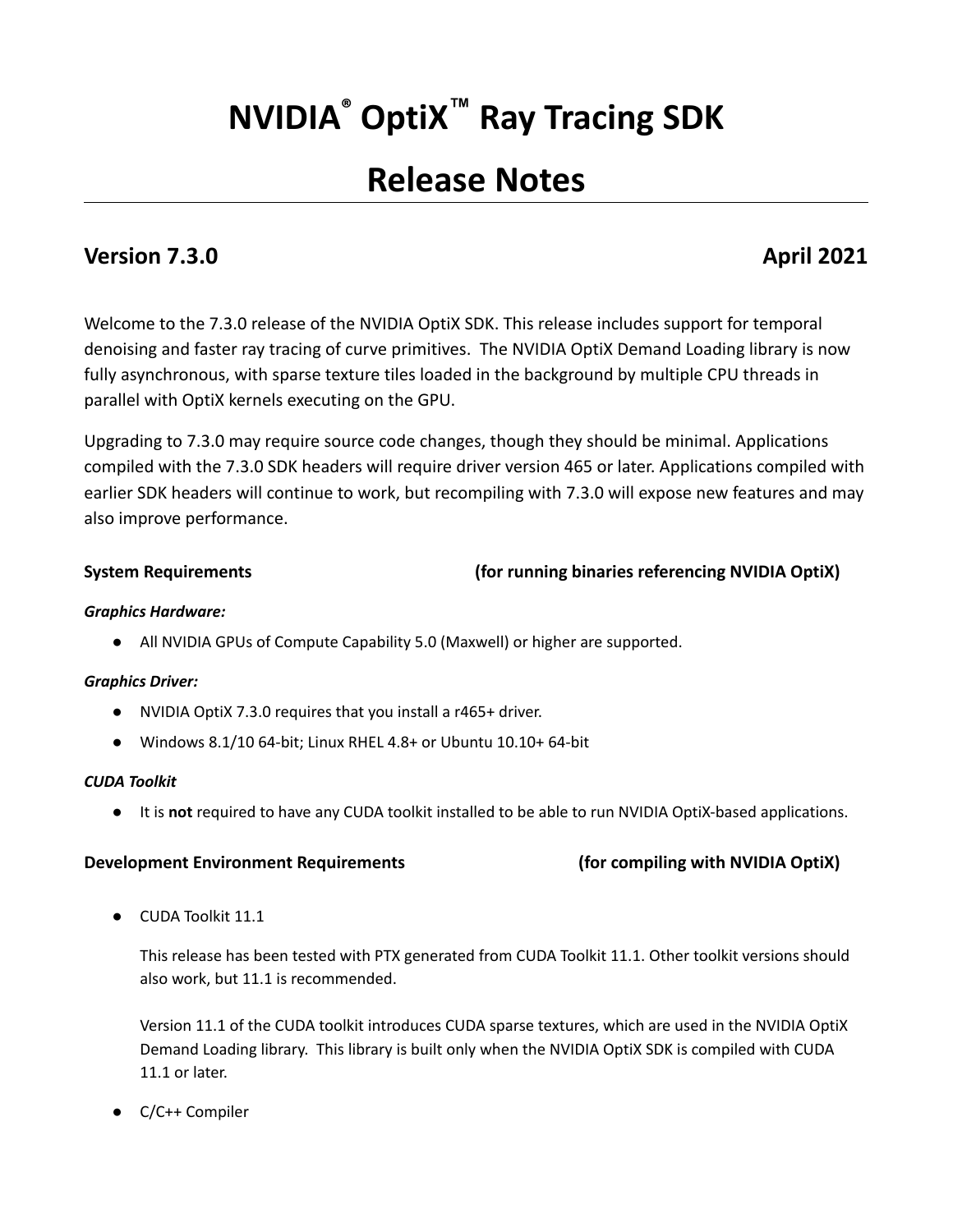A compiler compatible with the used CUDA Toolkit is required. Please see the CUDA Toolkit documentation for more information on supported compilers.

#### **What's new in this version**

- Denoiser for temporal images and API simplifications
	- o Temporal denoising is now supported with a new built-in model kind. In this mode a sequence of images can be denoised. The AI network was trained to reduce flickering for camera or geometry animations. It requires the denoised beauty image from the previous frame as input as well as flow (motion) vectors. Currently temporal denoising is not supported for AOVs.
		- Enable by using the new OPTIX\_DENOISER\_MODEL\_KIND\_TEMPORAL enum value from OptixDenoiserModelKind.
	- o optixDenoiserCreate and optixDenoiserSetModel have been merged. optixDenoiserCreate now uses an enum to select the built-in model kind and optixDenoiserCreateWithUserModel that takes a user model.
	- o optixDenoiserInvoke's input has changed to specify guide layers specified explicitly in OptixDenoiserGuideLayer (e.g. albedo, normal or pixel flow layers) and separately from beauty layers which are now specified in OptixDenoiserLayer. optixUtilDenoiserInvokeTiled has similarly been updated to the new interface.
	- o OptixDenoiserOptions changed to specify whether albedo and normal guide layers will be provided during optixDenoiserInvoke
	- o New OptixPixelFormat
		- OPTIX\_PIXEL\_FORMAT\_HALF2
		- OPTIX\_PIXEL\_FORMAT\_FLOAT2

### **Demand Loading**

- o The launchPrepare and processRequests methods are now asynchronous, taking a CUDA stream argument on which operations are enqueued.
- o Requests for sparse texture tiles are now processed in the background by multiple CPU threads. This greatly improves concurrency, keeping the CPU busy with I/O and texture decompression while OptiX kernels perform rendering work on GPU.
- o Multiple streams are now supported. A degree of latency hiding can be accomplished by rendering a framebuffer as multiple tiles in round-robin fashion: while the texture data for one framebuffer tile is loading, work can proceed on subsequent tiles, returning to the first when its data is ready.
- o NVIDIA OptiX now provides the following texture footprint functions, which are used by the NVIDIA OptiX Demand Loading library to quickly determine which sparse texture tiles are required. These functions are hardware-accelerated on Turing and Ampere GPUs, with software emulation on older architectures.
	- optixTexFootprint2D
	- optixTexFootprint2DLod
	- optixTexFootprint2DGrad
- Improved curve intersectors
	- o There is a new faster intersector for cubic and quadratic curves (based on Reshetov's [Phantom](https://research.nvidia.com/publication/2018-08_Phantom-Ray-Hair-Intersector) [intersector](https://research.nvidia.com/publication/2018-08_Phantom-Ray-Hair-Intersector)).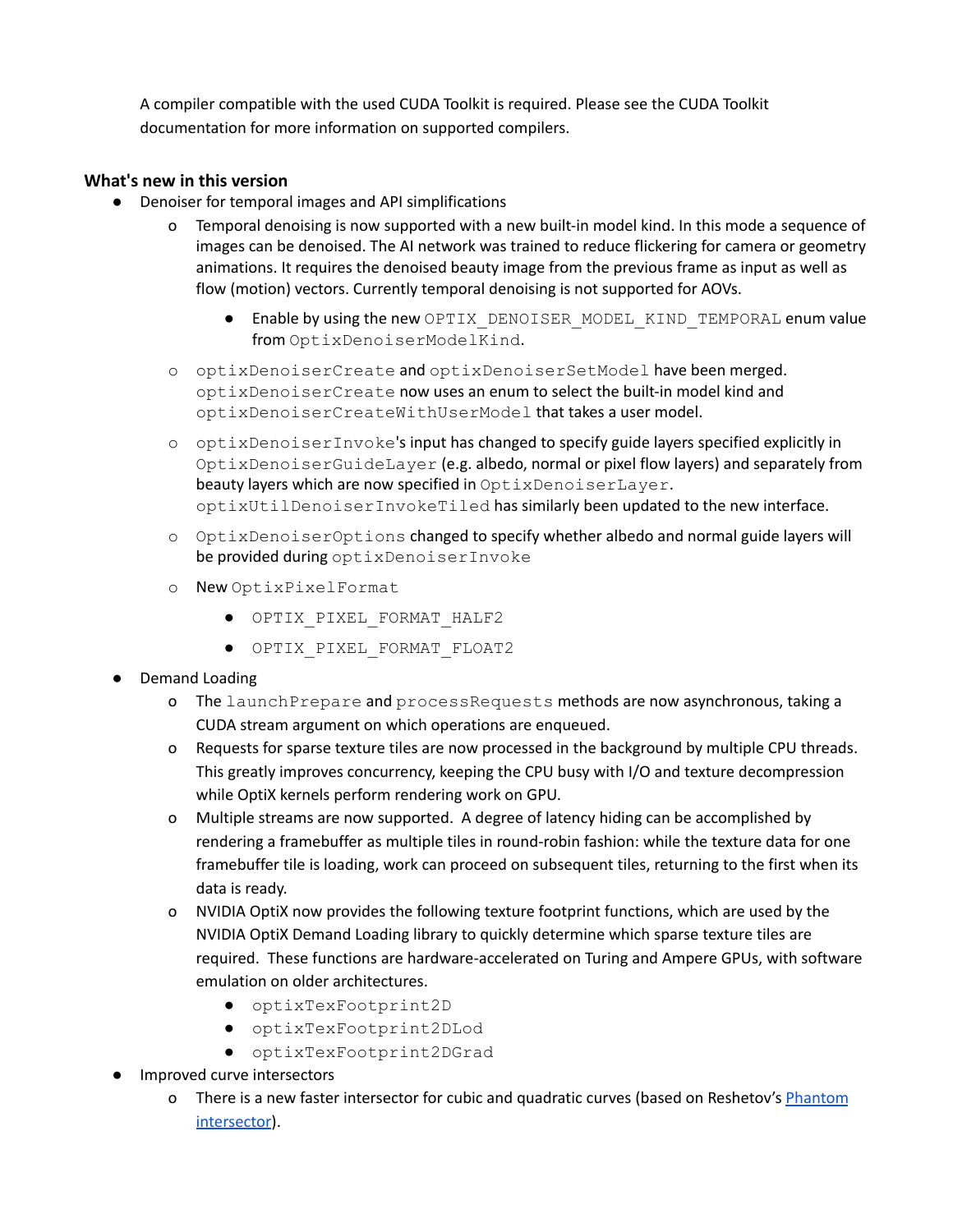- o There is a new intersector for piecewise linear curves that is slightly faster and higher precision.
- o The new curve intersectors cull backfaces, treating the swept curve primitives as hollow. Rays originating inside the primitive will now exit the primitive.
- o Caveat: Internal rays can still hit internal end caps (invisible end caps between segments of a strand).
- o A bug in compaction of acceleration structures with curves has been fixed.
- New SDK samples:
	- o optixDemandLoadSimple Demonstrates a simple use of the Demand Loading library.
	- o optixModuleCreateAbort Compiles modules in separate processes, which can be interrupted.
	- o optixMotionGeometry Demonstrates motion blur for vertex positions, SRT transforms, matrix transforms, and combined motion.
	- o optixVolumeViewer Demonstrates incorporating OpenVDB volumes in an OptiX render, by using the open source [NanoVDB](https://developer.nvidia.com/blog/accelerating-openvdb-on-gpus-with-nanovdb/) library.
- Improved SDK samples:
	- o optixDenoiser
		- New mode for temporal denoising
		- Tiling operation now supported.
		- o optixDemandTexture Now demonstrates the use of multiple streams for demand loading.
- OptixPipelineCompileOptions struct has changed. Please make sure to zero initialize this struct to avoid compilation errors.
	- o OptixPipelineCompileOptions pipelineCompileOptions = {};
- Validation mode now checks the stream state before executing API functions that take a stream.
- New device function optixGetInstanceTraversableFromIAS
	- o Return the traversable handle of a given instance in an Instance Acceleration Structure (IAS). This handle is not directly traversable, but can be used to query additional information.
- New OptixBuildFlag OPTIX\_BUILD\_FLAG\_ALLOW\_RANDOM\_INSTANCE\_ACCESS. This flag is required to call optixGetInstanceTraversableFromIAS and optixGetTriangleVertexData.
- New device function optixGetInstanceChildFromHandle
	- Returns child traversable handle from an OptixInstance traversable
- New exception codes that can be triggered by optixGetTriangleVertexData and optixGetInstanceTraversableFromIAS when exceptions are enabled.
	- o OPTIX\_EXCEPTION\_CODE\_INVALID\_VALUE\_ARGUMENT\_0
		- The value passed in ias to optixGetInstanceTraversableFromIAS is not a valid Instance AS.
		- The value passed in gas to optixGetTriangleVertexData is not a valid Geometry AS.
	- o OPTIX\_EXCEPTION\_CODE\_INVALID\_VALUE\_ARGUMENT\_1
		- The index passed is out of range.
	- o OPTIX\_EXCEPTION\_CODE\_INVALID\_VALUE\_ARGUMENT\_2
		- The sbtGASIndex passed to optixGetTriangleVertexData is out of range.
	- o OPTIX\_EXCEPTION\_CODE\_UNSUPPORTED\_DATA\_ACCESS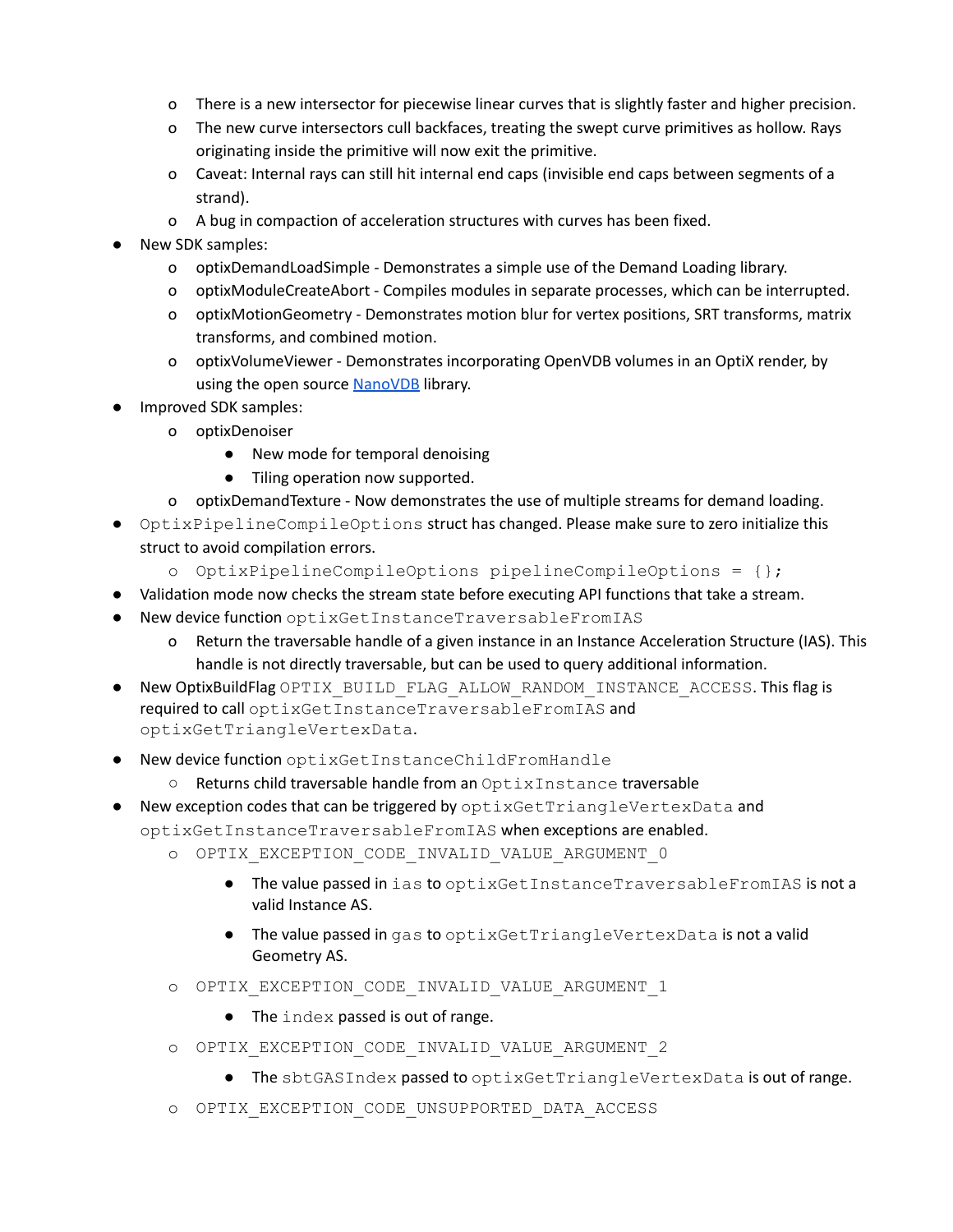- optixGetTriangleVertexData or optixGetInstanceTraversableFromIAS was called on an acceleration structure built without OPTIX\_BUILD\_FLAG\_ALLOW\_RANDOM\_VERTEX\_ACCESS set or an acceleration structure built with motion used in a pipeline without motion enabled.
- If the OptiX compile cache is corrupted, OptiX will now attempt to delete and reinitialize the cache.
- Added OPTIX\_CACHE\_MAXSIZE environment variable to control the size of the disk cache.
- AS builds have been optimized for faster trace times.
- PTX must be recompiled with the new SDK headers if the host uses the new SDK.
- NVRTC is no longer enabled by default when compiling the SDK samples. It can be enabled by setting the CMake variable CUDA\_NVRTC\_ENABLED.
- Bug fixes:
	- $\circ$  Fixed bug to allow optix stack size.h to be able to be included in more than one compilation unit.
	- Fixed bug with surf2Dwrite calls having no effect.
	- Fixed bug with some denormal floats being treated as zero.
	- Fixed some bugs that would prevent correct line information from being used in profiling and debugging.

#### **Known Issues**

- 1. Pixel formats OPTIX\_PIXEL\_FORMAT\_UCHAR3 and OPTIX\_PIXEL\_FORMAT\_UCHAR4 are not supported by the Denoiser.
- 2. Concurrent launches from the same pipeline will serialize automatically on the device.
- 3. OPTIX\_COMPILE\_DEBUG\_LEVEL\_FULL does not currently generate debug information necessary for cuda-gdb or Nsight Compute VSE.
- 4. The demand loading library may not work correctly with NVRTC enabled.

### **What's New in 7.2.0**

- Specialization is a powerful new feature that allows renderers to maintain generality while increasing performance on specific use cases. A single version of the PTX can be supplied to OptiX and specialized to toggle specific features on and off. The OptiX compiler is leveraged to fold constant values and elide complex code that is not required by a particular scene setup. Specialized values are supplied during module creation with OptixModuleCompileOptions::boundValues. See the Programming Guide section 6.3.1, "Parameter specialization", and the optixBoundValues sample.
- Demand loading source library
	- o Enables textures to be loaded on demand, which greatly reduces memory requirements, start-up time, and disk I/O compared to preloading textures.
	- o Requires the CUDA 11.1 toolkit.
	- o See section 14 "Demand-loaded sparse textures" of the NVIDIA OptiX Programming Guide for a detailed technical introduction.
	- o The optixDemandTexture sample demonstrates how to use this library.
	- o This library supersedes the lower-level optixPaging library. The optixDemandPaging sample shows how to use optixPaging directly.
	- $\circ$  Known issue: wrap mode and mirror mode are not yet supported for CUDA sparse textures.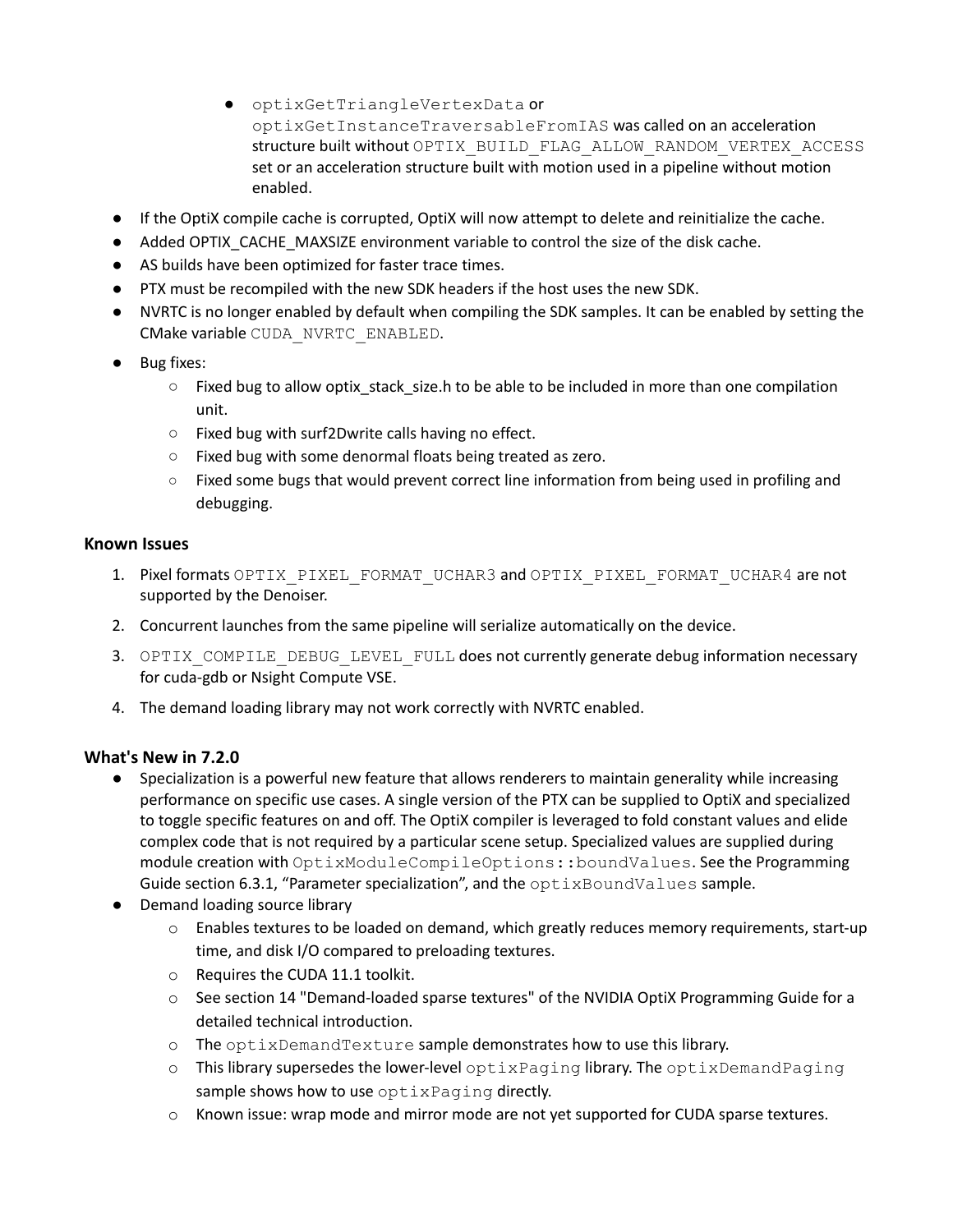- There is a new mode in the denoiser that uses a neural network to predict a filter kernel instead of the final image. The filter weights can be applied to multiple layers or AOVs with just an incremental cost.
	- o To select this mode, use OptixDenoiserModelKind::OPTIX\_DENOISER\_MODEL\_KIND\_AOV
	- $\circ$  Additional quality may be achieved by computing the average color using a new API function optixDenoiserComputeAverageColor and supplying the value to the denoiser using OptixDenoiserParams::hdrAverageColor
- To aid in debugging there is a new validation mode that runs additional checks during runtime and enables all debug exceptions.
	- o Enable validation mode with: OptixDeviceContextOptions::validationMode
	- o New error code when validation catches an error: OPTIX\_ERROR\_VALIDATION\_FAILURE
	- o APIs that take CUstream arguments are synchronized on the stream to check for errors before proceeding.
	- o optixLaunch will synchronize after the launch and report errors
	- $\circ$  If any OptiX debug exceptions were thrown during launch, a CUDA launch error is triggered to prevent proceeding.
	- o Validation mode reduces performance. Remember to turn it off.
- New debug exceptions
	- o OPTIX\_EXCEPTION\_CODE\_CALLABLE\_INVALID\_SBT
		- The callable program SBT record index was out of bounds
	- o OPTIX\_EXCEPTION\_CODE\_CALLABLE\_NO\_DC\_SBT\_RECORD
		- The callable program SBT record does not contain a direct callable program
	- o OPTIX\_EXCEPTION\_CODE\_CALLABLE\_NO\_CC\_SBT\_RECORD
		- The callable program SBT record does not contain a continuation callable program
- When linking, unresolved and multiply defined symbols will produce detailed error messages in the logs.
- Instance bounds are now computed automatically, even with motion and motion transforms. Instance acceleration structure build inputs no longer have the optional OptixBuildInputInstanceArray::aabbs.
	- $\circ$  Note OptiX will compute AABBs for all applications running against driver 455+ regardless of the version of the SDK it was built against. OptiX will ignore the AABBs supplied by applications compiled with earlier SDKs.
- You can now unload the NVIDIA OptiX driver DLL or DSO. See optixUninitWithHandle() in the optix\_stubs.h header file.
	- $\circ$  If other threads in the process have a handle to the DLL it will continue to be loaded until the last handle is released.
	- o There is a new error code when optixUninitWithHandle fails: OPTIX\_ERROR\_LIBRARY\_UNLOAD\_FAILURE
- Fixed a bug where PTX compiled with -lineinfo in CUDA 11 could cause errors when loading into OptiX.
- Fixed bugs related to large numbers of curves.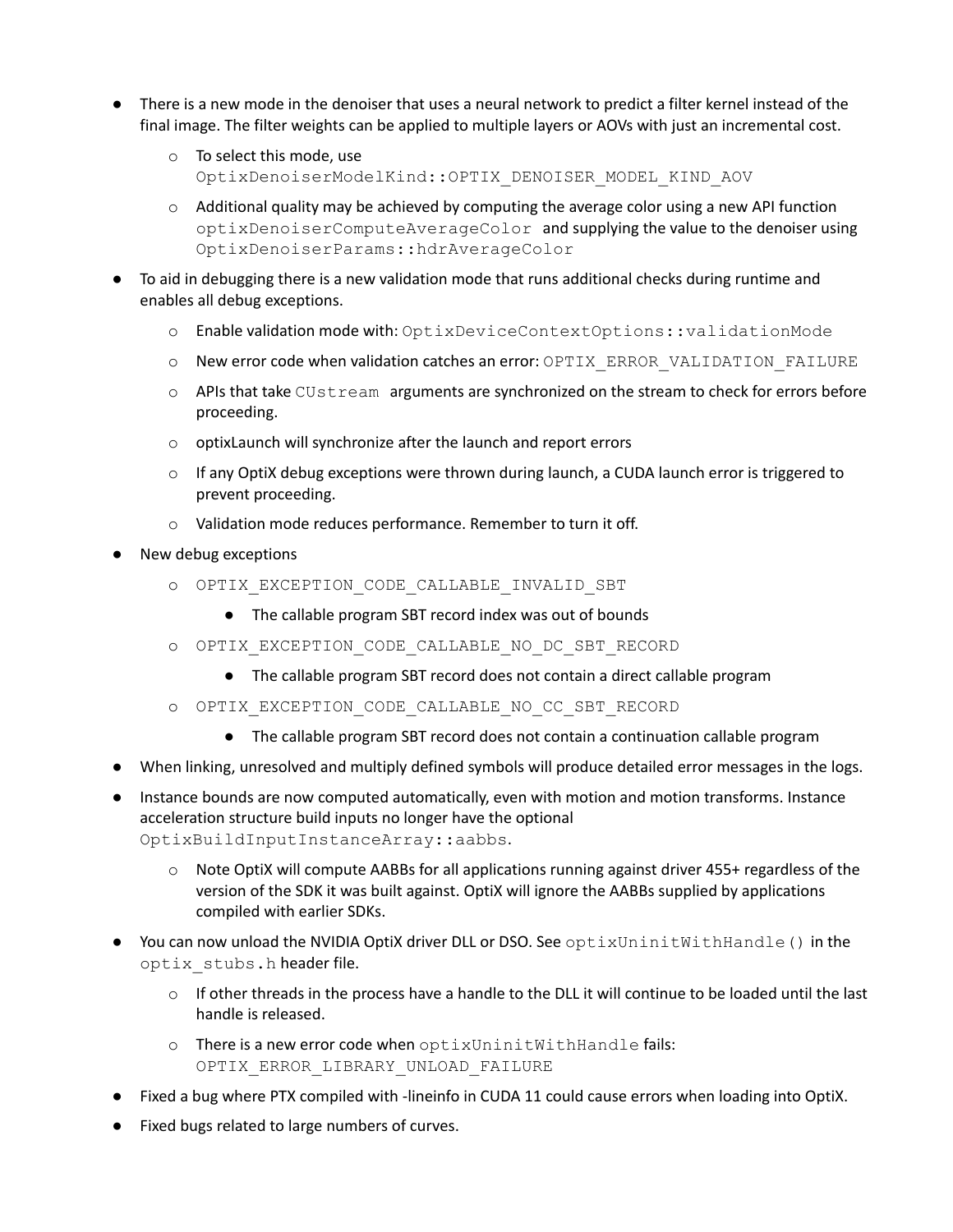- Optimized traversal when only triangle geometry is enabled with single level instancing, that is, OptixPipelineCompileOptions::usesPrimitiveTypeFlags equals exactly OPTIX PRIMITIVE TYPE FLAGS TRIANGLE and OptixPipelineCompileOptions::traversableGraphFlags equals exactly OPTIX\_TRAVERSABLE\_GRAPH\_FLAG\_ALLOW\_SINGLE\_LEVEL\_INSTANCING
- SDK
	- o By default the SDK will target PTX compilation for SM 60 (Volta+). Set CMake variables CUDA\_NVCC\_FLAGS and CUDA\_NVRTC\_FLAGS to use an older SM version if desired.
	- o New samples
		- optixBoundValues
		- optixDemandTexture
		- optixDenoiser
		- optixDynamicGeometry

#### **What's New in 7.1.0**

- Added curves as a new type of geometric primitive. Curves are swept surfaces used to represent long thin strands, such as for hair, fur, or cloth fibers. Linear, quadratic, and cubic B-spline bases are supported. Motion blur is supported.
	- o Added new GAS build input type for curves. See the NVIDIA OptiX Programming Guide section 5.2, "Curve build inputs".
	- $\circ$  Hit programs can access the curve parameter value at the hit point, and the curve's geometric data which is stored in the acceleration structure (GAS). Utility code is provided in the SDK (cuda/curve.h) to compute the curve surface position, tangent, and normal.
	- $\circ$  Each SBT program group for curves requires a built-in curves intersection program, returned by the new host function optixBuiltinISModuleGet. Motion blur for curves is enabled here.
	- o PIpelines can now indicate which primitive types they support via OptixPipelineCompileOptions::usesPrimitiveTypeFlags. If your scene contains curves, they must be enabled here. If your scene geometry is all triangles (no curves and no custom primitives), set these flags to enable only triangles, for optimal performance.
	- $\circ$  In hit programs, the recommended method to discriminate among hit types is to use the new methods optixGetPrimitiveType, optixIsFrontFaceHit, and optixIsBackFaceHit. The old methods, e.g. optixIsTriangleFrontFaceHit, still work.
	- o See the NVIDIA OptiX Programming Guide section 8, "Curves", for additional information.
- The denoiser has several improvements for quality and performance in addition to some API changes.
	- o Added support for OptixDenoiserInputKind::OPTIX\_DENOISER\_INPUT\_RGB\_ALBEDO\_NORMAL.
	- o Added support for tiling. See optix\_denoiser\_tiling.h in the SDK for helpers to use tiling.
	- o OptixDenoiserOptions::pixelFormat has been removed, because it is no longer needed.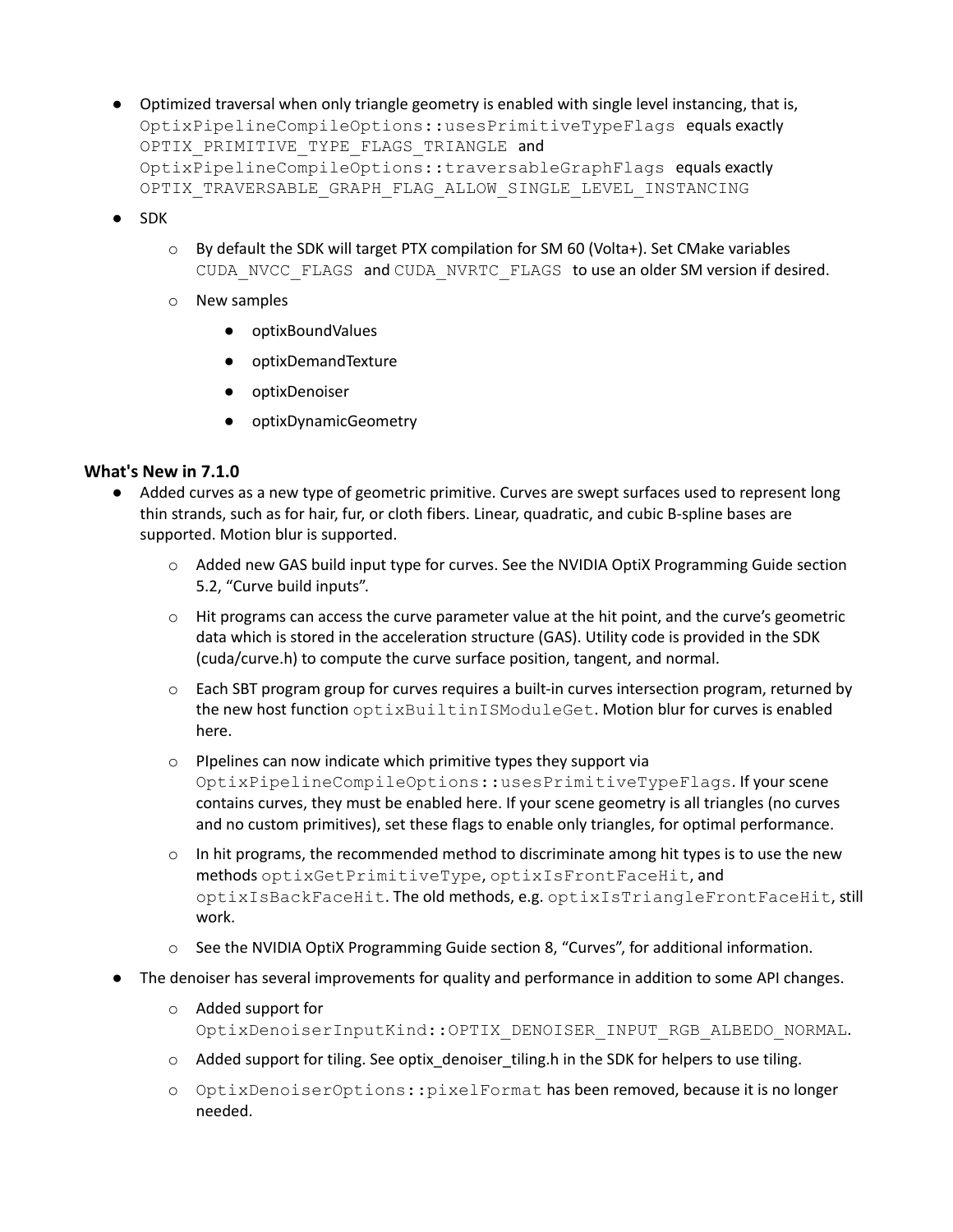- o OptixDenoiserSizes::minimumScratchSizeInBytes and recommendedScratchSizeInBytes have been removed and replaced with withOverlapScratchSizeInBytes and withoutOverlapScratchSizeInBytes.
- Increase instancing limits. Query limit with OPTIX\_DEVICE\_PROPERTY\_LIMIT\_MAX\_INSTANCES\_PER\_IAS. The limit has been increased to 2^28 instead of 2^24. OptixInstance::sbtOffset now also supports values up to 2^28.
- Removed OptixPipelineLinkOptions::overrideUsesMotionBlur. This option is no longer needed.
- Added OptixTransformFormat used in OptixBuildInputTriangleArray::transformFormat. Allows to specify the format of OptixBuildInputTriangleArray::preTransform. Value should be OPTIX\_TRANSFORM\_FORMAT\_MATRIX\_FLOAT12 when preTransform will be supplied to the build and OPTIX\_TRANSFORM\_FORMAT\_NONE when preTransform is unused. A nullptr can now be used for optixAccelComputeMemoryUsage instead of supplying a valid or dummy pointer.
- Several new device exceptions were added to catch common errors. They are active when debug exceptions are enabled in OptixPipelineCompileOptions::exceptionFlags.
	- o Invalid ray exception
		- Checks for NaN and Inf in the ray parameters passed optixTrace
		- New exception code: OPTIX\_EXCEPTION\_CODE\_INVALID\_RAY
		- optixGetExceptionInvalidRay returns details of the exception in a struct called OptixInvalidRayExceptionDetails
	- o Callable program parameter mismatch
		- Currently only checks the number of parameters and not the types, since PTX can lose type information.
		- New exception code: OPTIX\_EXCEPTION\_CODE\_CALLABLE\_PARAMETER\_MISMATCH
		- optixGetExceptionParameterMismatch returns details of the exception in a struct called OptixParameterMismatchExceptionDetails
	- $\circ$  Ensure that the built-in intersection program assigned to the SBT matches the GAS
		- New exception code: OPTIX\_EXCEPTION\_CODE\_BUILTIN\_IS\_MISMATCH
	- $\circ$  Ensure that when optixTrace is called with a single level GAS as the trace target that OptixPipelineCompileOptions::traversableGraphFlags is set to either OPTIX TRAVERSABLE GRAPH FLAG ALLOW SINGLE GAS or OPTIX TRAVERSABLE GRAPH FLAG ALLOW ANY.
		- new exception code: OPTIX EXCEPTION CODE UNSUPPORTED SINGLE LEVEL GAS
	- o The shader encountered an unsupported primitive type when calling optixGetLinearCurveVertexData,

optixGetQuadraticBSplineVertexData,

optixGetCubicBSplineVertexData, or optixGetPrimitiveType. Supported primitive types are set with

OptixPipelineCompileOptions::usesPrimitiveTypeFlags.

● New exception code: OPTIX\_EXCEPTION\_CODE\_UNSUPPORTED\_PRIMITIVE\_TYPE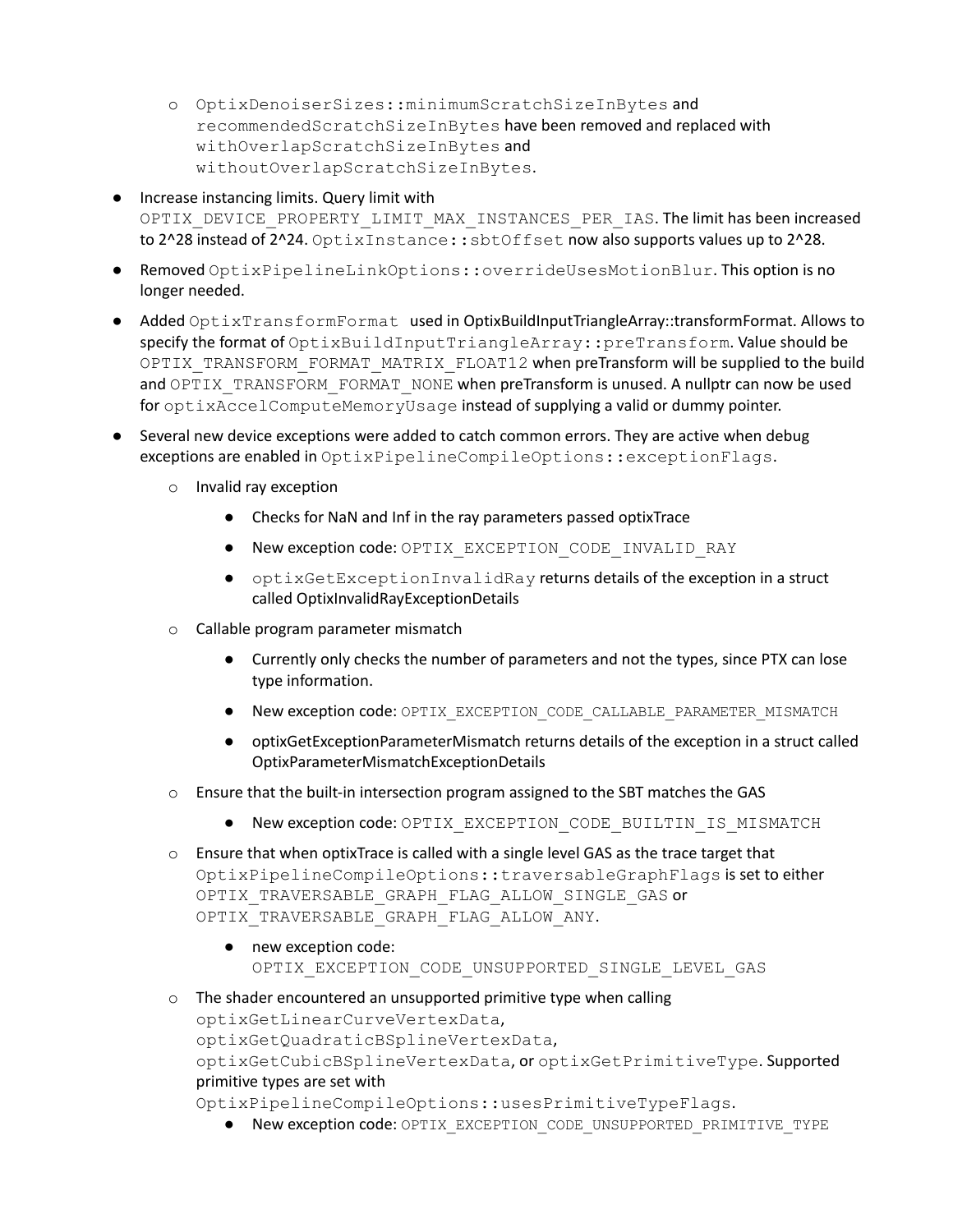- When OPTIX\_EXCEPTION\_CODE\_TRAVERSAL\_INVALID\_HIT\_SBT is thrown, optixGetPrimitiveIndex is no longer supported. optixGetSbtGASIndex should be used instead. See optixDumpExceptionDetails for details.
- optixThrowException is now elided when user exceptions are disabled instead of producing an error.
- Added optixGetExceptionLineInfo device function accessible in exception programs.
	- $\circ$  Returns a string that includes information about the source location that caused the current exception. Only supported for certain exceptions, and requires line information in the PTX (--lineinfo) and a debug level that supports line info (OPTIX\_COMPILE\_DEBUG\_LEVEL\_LINEINFO and OPTIX COMPILE DEBUG LEVEL FULL).
- Change OptixCompileOptimizationLevel and OptixCompileDebugLevel enum values.
	- o Added a DEFAULT value of 0 (used when zero initializing the structs).
	- o OptixCompileOptimizationLevel::OPTIX\_COMPILE\_OPTIMIZATION\_DEFAU LT continues to mean OPTIMIZATION LEVEL 3.
	- o OptixCompileDebugLevel::OPTIX\_COMPILE\_DEBUG\_LEVEL\_DEFAULT (new) adds lineinfo (same as OPTIX\_COMPILE\_DEBUG\_LEVEL\_LINEINFO).
- Fixed support in optix headers for cuda runtime compilation using nvrtc.
- Enable compaction support for acceleration structures on non-RTX GPUs.
- OptiX will attempt to reset a corrupted compile disk cache.
- Added OptixIndicesFormat:: OPTIX\_INDICES\_FORMAT\_NONE which must be used when vertex indices are not present (e.g. triangle soup).
- Added OptixVertexFormat:: OPTIX\_VERTEX\_FORMAT\_NONE for use when initializing OptixBuildInputTriangleArray::vertexFormat. The value, vertexFormat, must be set to something other than OPTIX\_VERTEX\_FORMAT\_NONE before OptixBuildInputTriangleArray can be used.
- Additional checks are now in place when calling optixPipelineSetStackSize. If the maxTraversableGraphDepth is greater than maximum supported by the device an error is generated. maxTraversableGraphDepth also must be greater than zero. maxTraversableGraphDepth must also be compatible with OptixPipelineCompileOptions::traversableGraphFlags.
- When used with Nsight Compute, optixLaunch and optixAccelBuild are now marked in the timeline.
- Very large AABBs are now clamped to +/- 2^40 for non-motion acceleration structures.
- optixGetTriangleVertexData support has been extended to all supported GPUs.
- optixGetTriangleVertexData support has been fixed for large meshes.
- Fixed a crash on non-RTX GPUs when rendering with a refit IAS.
- New SDK samples.
	- o optixCallablePrograms Demonstration of *callable program* usage and SBT setup.
	- o optixCurves Minimal curve API usage example.